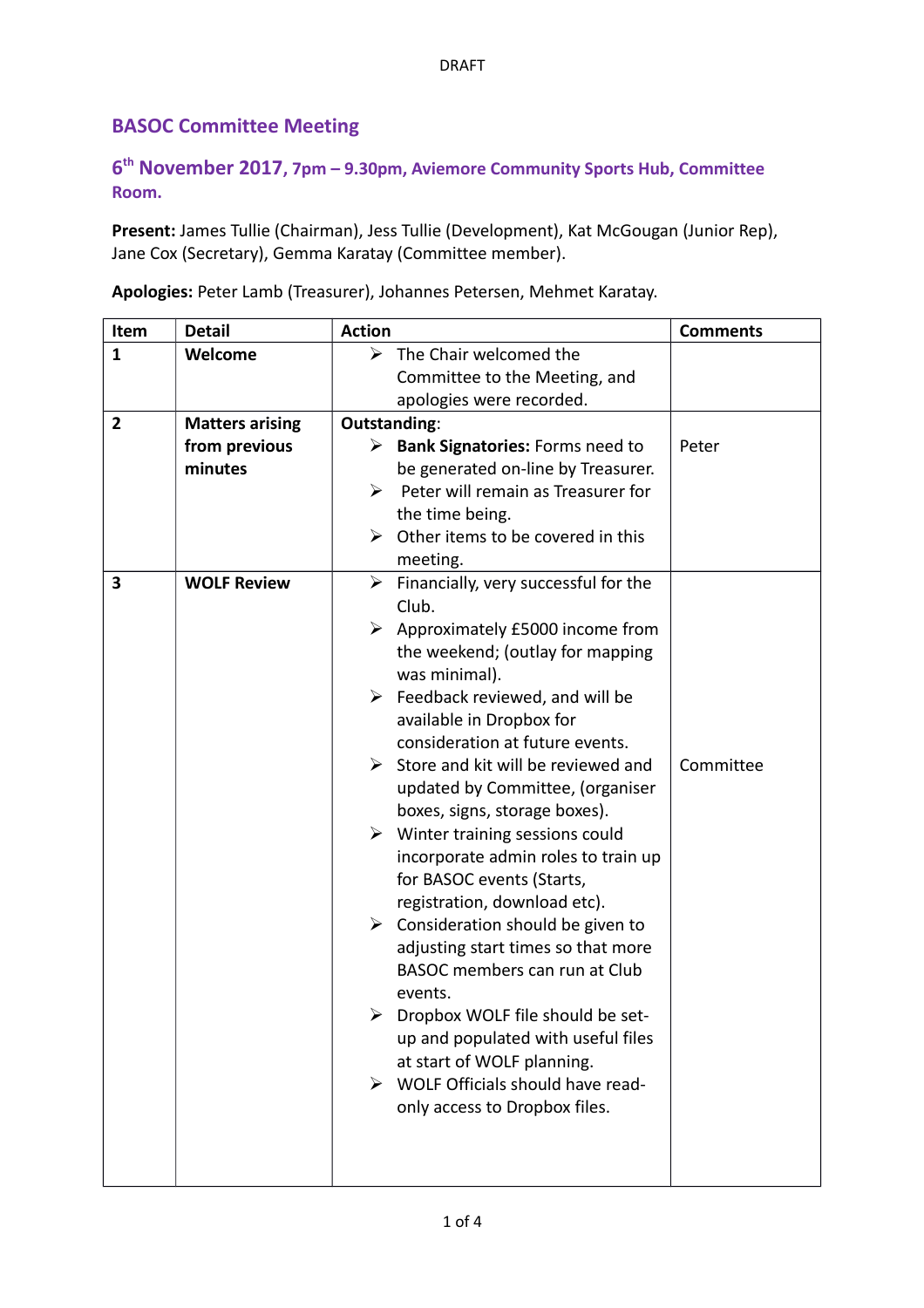| Item    | <b>Detail</b>            | <b>Action</b>                                        | <b>Comments</b> |
|---------|--------------------------|------------------------------------------------------|-----------------|
| 3       | <b>WOLF Review</b>       | <b>WOLF 2018:</b>                                    |                 |
| (contd) | (contd)                  | $\triangleright$ Slimmed-down version.               |                 |
|         |                          | $\triangleright$ Sociable and relaxed timings;       |                 |
|         |                          | training day (coaching available?)                   |                 |
|         |                          | $\triangleright$ Evening event (Barbeque/ceilidh?).  |                 |
|         |                          | > BASOC committed to SOL on                          |                 |
|         |                          | Sunday 23 <sup>rd</sup> September.                   |                 |
|         |                          | <b>WOLF 2019:</b>                                    |                 |
|         |                          | $\triangleright$ Look at dates (possible Spring      |                 |
|         |                          | event).                                              |                 |
|         |                          | Pair up Organisers and Planners to<br>➤              |                 |
|         |                          | train up/support less experienced                    |                 |
|         |                          | Club members.                                        |                 |
| 4       | <b>AGM</b> preparation   | AGM:                                                 |                 |
|         | & Treasurer              | $\triangleright$ Carrbridge Hall booked.             |                 |
|         | <b>Update</b>            | $\triangleright$ Steve planning Tolquhonie           |                 |
|         |                          | courses.                                             |                 |
|         |                          | ➤<br>James, Jess, Peter, Kat, Jane &                 |                 |
|         |                          | Gemma happy to continue in                           |                 |
|         |                          | current roles.                                       |                 |
|         |                          | Johannes will stand down from                        |                 |
|         |                          | Committee.                                           |                 |
|         |                          | $\triangleright$ Several Club members have been      |                 |
|         |                          | approached to join the                               |                 |
|         |                          | Committee.                                           |                 |
|         |                          | Bank balance is 'healthy'.<br>➤                      |                 |
|         |                          | Accounts will be circulated at the<br>AGM.           |                 |
| 5       | <b>Winter Training -</b> | Hilary's first block of winter<br>➤                  |                 |
|         | <b>Review and</b>        | training was excellent and catered                   |                 |
|         | <b>Update</b>            | for all levels of ability/experience.                |                 |
|         |                          | Everyone was looking forward to<br>➤                 |                 |
|         |                          | the next block to be run by Lynne                    |                 |
|         |                          | at Grantown.                                         |                 |
|         |                          | $\triangleright$ The Club wants to encourage         |                 |
|         |                          | beginner participation at Night Os                   |                 |
|         |                          | - through coaching support, and                      |                 |
|         |                          | lending out torches.                                 |                 |
|         |                          | $\triangleright$ Dec/Jan: NNC.                       |                 |
|         |                          | ▶ Feb (indoors): strength &/conditi                  |                 |
|         |                          | oning sessions & progression                         |                 |
|         |                          | (venue tbc).                                         |                 |
|         |                          | $\triangleright$ Mar – back to Tues O; run by Hilary |                 |
|         |                          | - Loch Vaa.                                          |                 |
|         |                          |                                                      |                 |
|         |                          |                                                      |                 |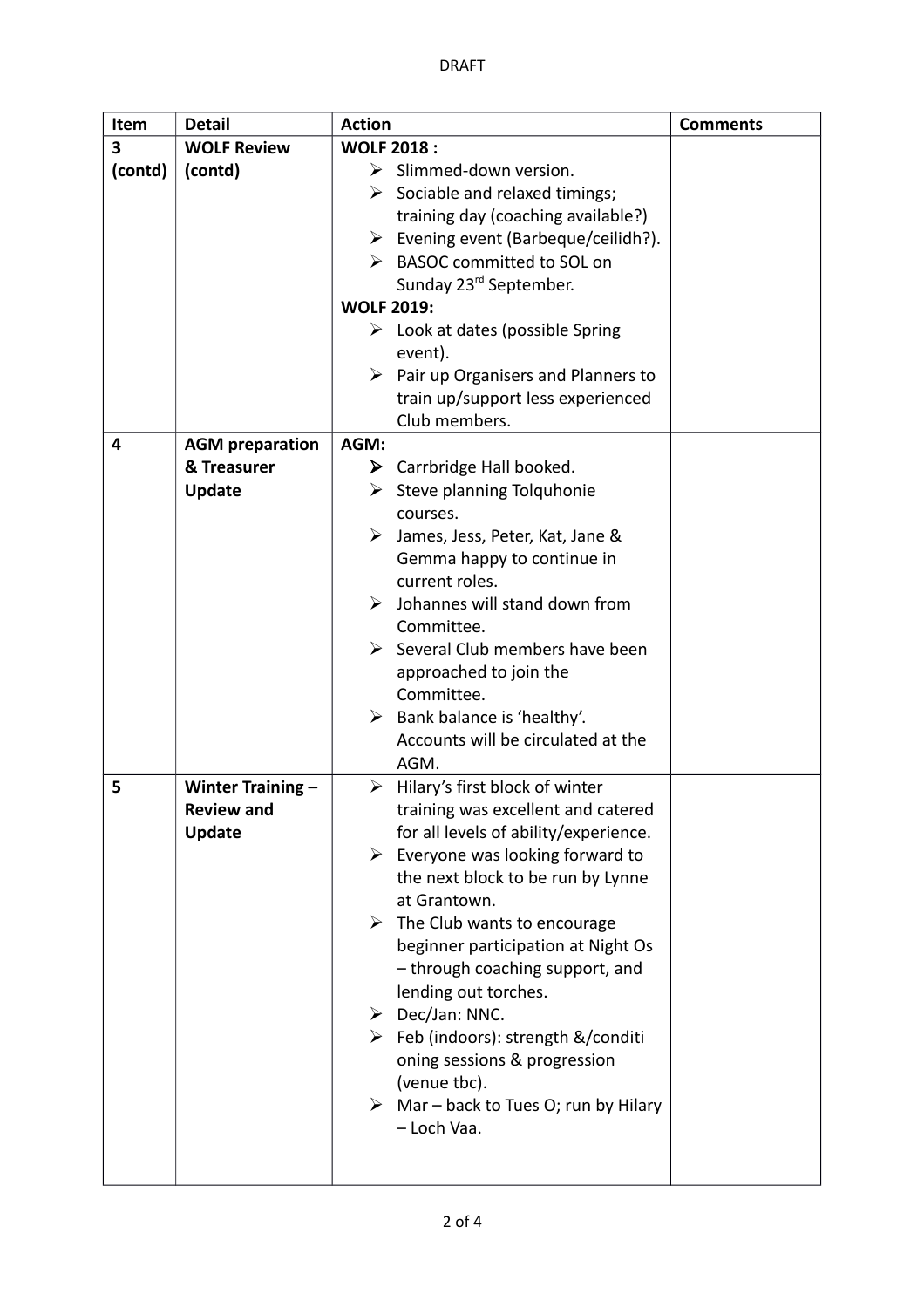| Item | <b>Detail</b>         | <b>Action</b>                                                                 | <b>Comments</b> |
|------|-----------------------|-------------------------------------------------------------------------------|-----------------|
| 6    | <b>Events 2017/18</b> | <b>Night Cup:</b>                                                             |                 |
|      |                       | $\triangleright$ BASOC will run Mullochard event                              |                 |
|      |                       | on 6 <sup>th</sup> December.                                                  |                 |
|      |                       | $\triangleright$ The Club will consider providing                             |                 |
|      |                       | post-run food (soup/bread).                                                   |                 |
|      |                       | $\triangleright$ Final event in the series to be                              |                 |
|      |                       | organised by BASOC; 24 <sup>th</sup> January<br>@ Aviemore Golf Club.         |                 |
|      |                       | $\triangleright$ Golf Club have been approached                               |                 |
|      |                       | to provide food at Prize-giving                                               |                 |
|      |                       | Event.                                                                        |                 |
|      |                       | $25th$ Feb:                                                                   |                 |
|      |                       | $\triangleright$ No planner for this event:                                   |                 |
|      |                       | Date changed to 11 <sup>th</sup> Feb;                                         |                 |
|      |                       | Gemma available to Plan;<br>$\bullet$                                         |                 |
|      |                       | Venue will be Loch Vaa if it                                                  | Jess to check   |
|      |                       | doesn't compromise                                                            | with Hilary.    |
|      |                       | Hilary's March trg.                                                           |                 |
|      |                       | Map may need some                                                             | Gemma/James.    |
|      |                       | updates                                                                       |                 |
|      |                       | James will contact Seafield                                                   |                 |
|      |                       | Estate for permissions.                                                       | James           |
|      |                       | <b>BASOC Trg. Weekend:</b>                                                    |                 |
|      |                       | $\triangleright$ 10 <sup>th</sup> /11 <sup>th</sup> March.                    | Jess to check   |
|      |                       | > Possibly join FVO trg on Sat.                                               | with FVO.       |
|      |                       | > Overnight @ Stirling YH?<br>$\triangleright$ Compassport Cup @ Beecraigs on |                 |
|      |                       | Sunday.                                                                       |                 |
|      |                       | <b>Moray &amp; Highland Schools</b>                                           |                 |
|      |                       | <b>Championships:</b>                                                         |                 |
|      |                       | $\triangleright$ BASOC will host.                                             |                 |
|      |                       | $\triangleright$ Date: Sat 9 <sup>th</sup> June 2018.                         |                 |
|      |                       | > Combine with Level C Event.                                                 |                 |
|      |                       | <b>Junior Inter-Area:</b>                                                     |                 |
|      |                       | $\triangleright$ Weekend of 27/28 October 2018.                               |                 |
|      |                       | $\triangleright$ East organising.                                             |                 |
|      |                       | $\triangleright$ Based from Inverness YH.                                     |                 |
|      |                       | $\triangleright$ Combined with Roseisle SOL.                                  |                 |
|      |                       | $\triangleright$ Relay to be in BASOC area (Loch                              |                 |
|      |                       | Vaa).                                                                         |                 |
| 7    | <b>Mapping Update</b> | More than £7000 has been received in                                          |                 |
|      |                       | grants towards a £12000 project to<br>update mapping for Newtonmore and       |                 |
|      |                       | Kincraig.                                                                     |                 |
|      |                       |                                                                               |                 |
|      |                       |                                                                               |                 |